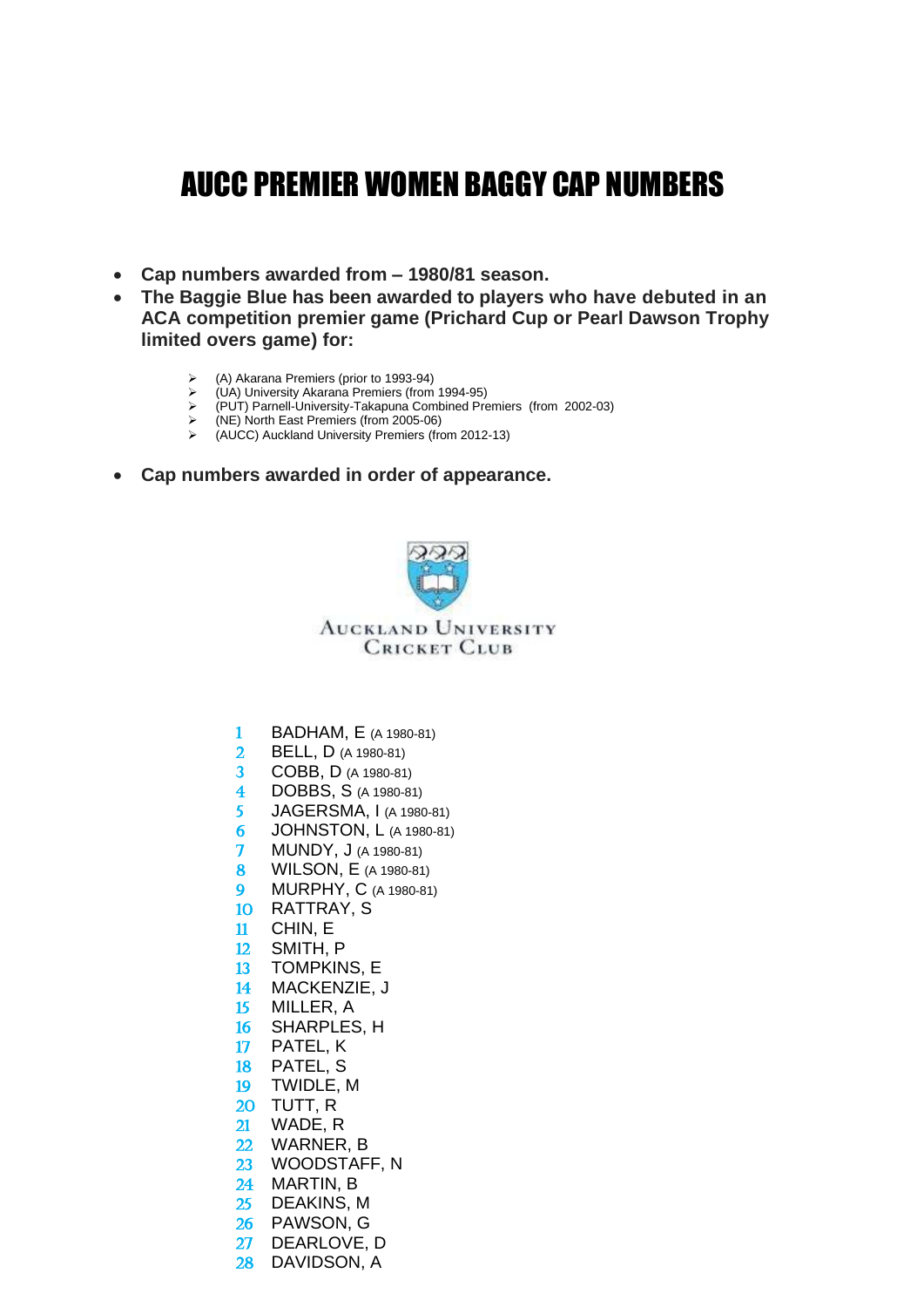- MORGAN, G MILLER, R KING, J HANDLEY, N GORST, R FERN, A McCOLL, K NEWTH, L KABIR, A HASNI, K GORDON, S FERKINS, A O'MALLEY, S PERCIVAL, D DEAL, E DRUMM, E TYLER, M BROWN, K DALE, A NISBET, A COWLRICK, S WILLIAMS, A GUILD, G DALE, A 53 ALDISS, C<br>54 RUTHERF RUTHERFORD, A SPARKES, B CRONIN-KNIGHT, I HANCHARD, C SCRIPPS, N SPARKES, B WHALLEY, S WHITFIELD, N (UA 2001-01) STEVENSON, R (PUT 2002-03) DAVID, R (PUT 2002-03) CHATWIN, R (PUT 2003-04) GRAHAM, E (PUT 2004-05) MURRAY, A (PUT 2003-05) MARGISON, M (PUT 2004-05) WATT, S (NE 2005-06) GRAHAM, C (NE 2005-06) BESANT, E (NE 2007-08) LOVRICH, A (NE 2007-08) CARR, S (NE 2008-09) ELLISON, R (NE 2008-09) LORD, G (NE 2008-09) LOLE-TAYLOR, A (NE 2009-10) FISHER, B (NE 2009-10) MEIJER, R (NE 2010-11) REDDY, N (NE 2010-11) EDWARDS, L (NE 2010-11) BENJAMIN, K (NE 2010-11) 81 WALKER, K (NE 2010-11) **82 BLACK, A (NE 2010-11)** 83 BILKEY, J (NE 2010-11) 84 CREIGHTON, L (AUCC 2012-13) **85 GURREY, K (AUCC 2012-13)**  PASCOE, S (AUCC 2012-13)
	- 87 HORNELL, K (AUCC 2012-13)